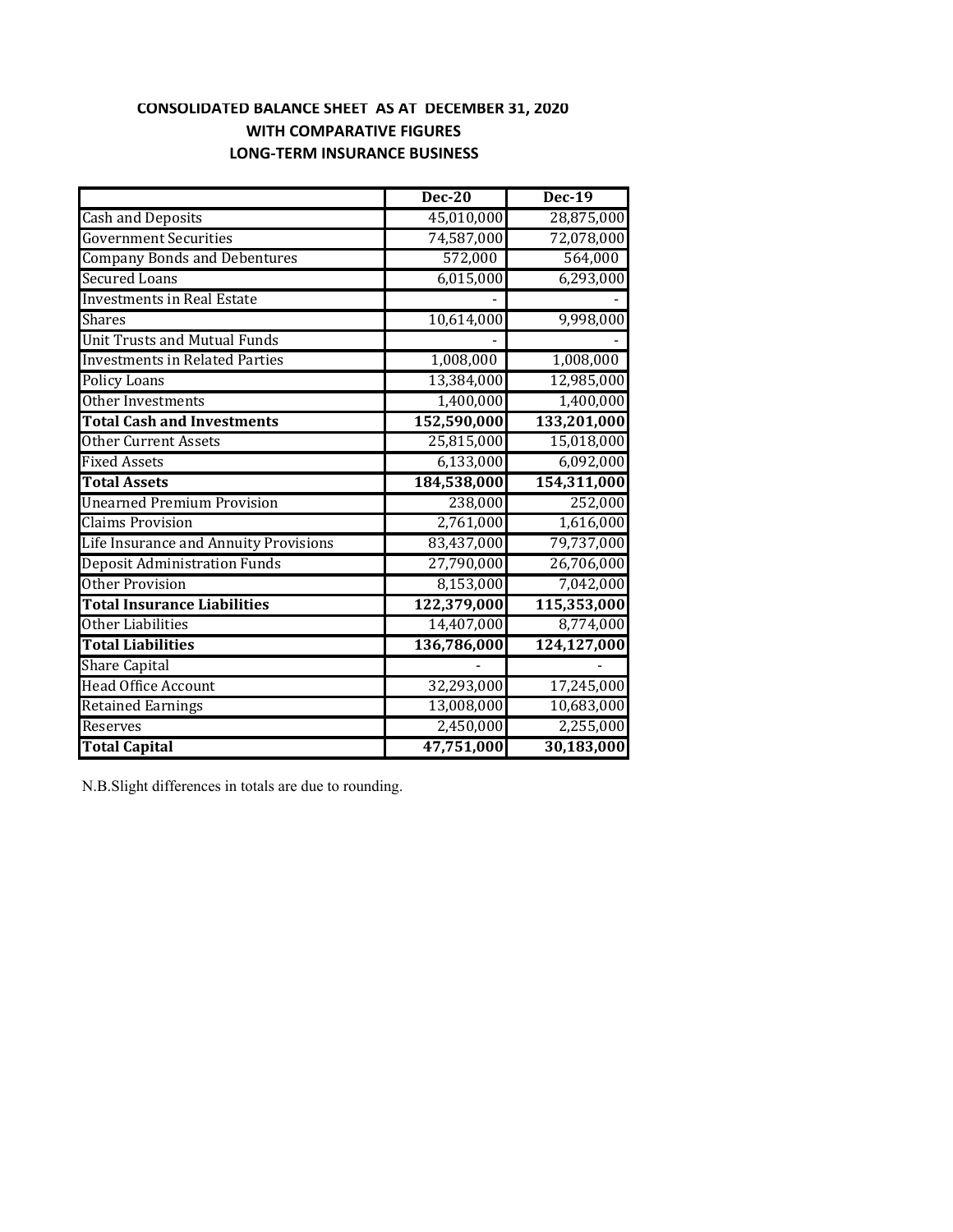## **CONSOLIDATED INCOME STATEMENT AS AT DECEMBER 31, 2020 WITH COMPARATIVE FIGURES**

|                               | <b>TOTAL ECS</b> | <b>TOTAL ECS</b> |
|-------------------------------|------------------|------------------|
|                               | <b>Dec-20</b>    | <b>Dec-19</b>    |
| <b>Gross Premuims Written</b> | 30,343,000       | 41,739,000       |
| Reinsurance Assumed           |                  |                  |
| Reinsurance ceded             | 2,053,000        | 2,215,000        |
| <b>Net Premuims Written</b>   | 28,290,000       | 39,524,000       |
| Investment Income             | 6,522,000        | 7,535,000        |
| Other Revenue                 | 1,410,000        | 1,041,000        |
| <b>Total Revenue</b>          | 36,222,000       | 48,100,000       |
| <b>Policy Holder Benefits</b> | 21,938,000       | 28,227,000       |
| <b>Commission Expense</b>     | 4,134,000        | 3,671,000        |
| Management expense            | 9,060,000        | 8,693,000        |
| Other Expenses                | 1,086,000        | 1,549,000        |
| <b>Total Expenses</b>         | 36,218,000       | 42,140,000       |
| <b>Net Income before Tax</b>  | 4.000            | 5,960,000        |

#### **LONG‐TERM INSURANCE BUSINESS**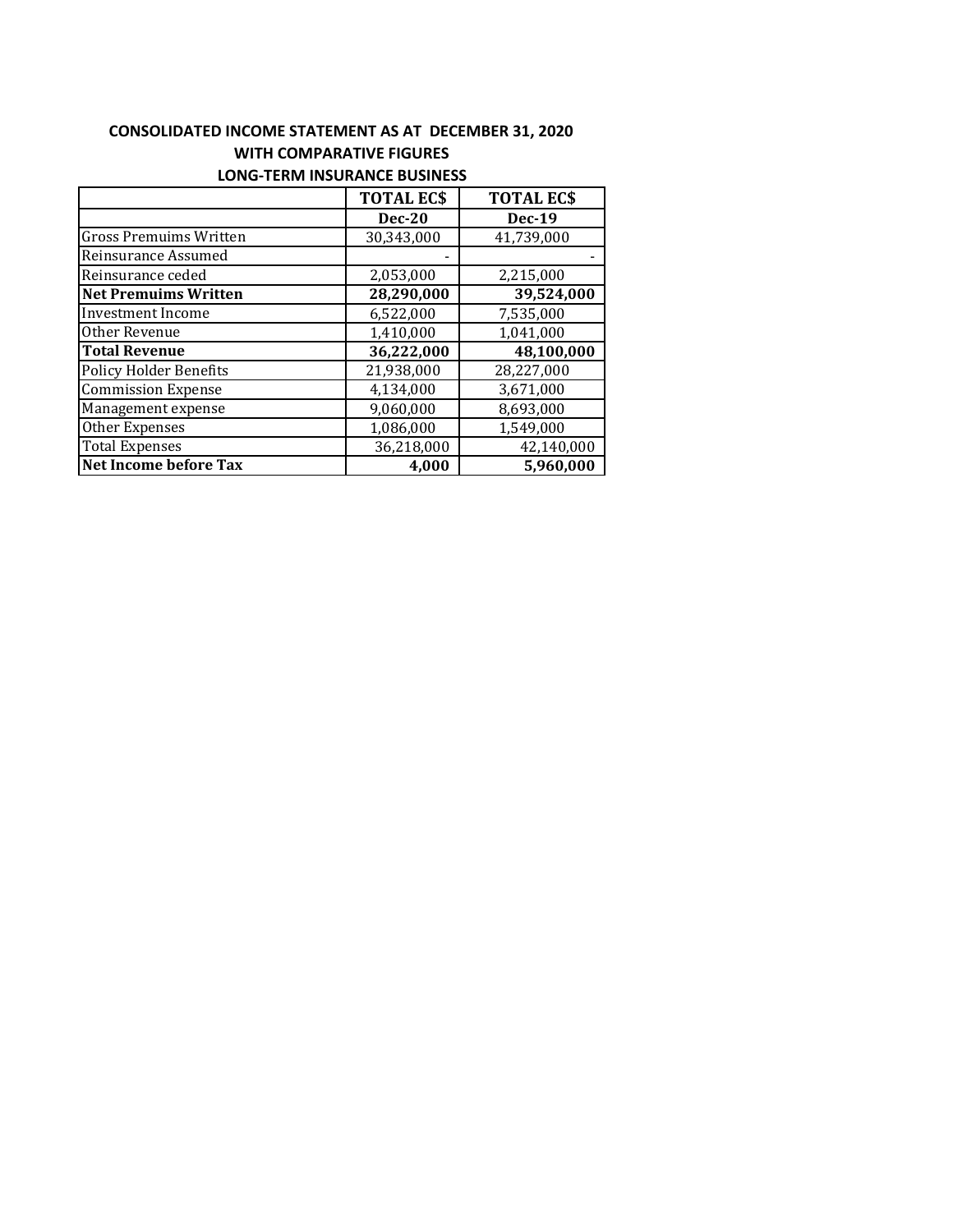### **CONSOLIDATED BALANCE SHEET AS AT DECEMBER 31, 2020 WITH COMPARATIVE FIGURES**

# **GENERAL INSURANCE BUSINESS**

|                                        | <b>TOTAL ECS</b> | <b>TOTAL ECS</b> |
|----------------------------------------|------------------|------------------|
|                                        | <b>Dec-20</b>    | $Dec-19$         |
| <b>ASSETS</b>                          |                  |                  |
| Cash and Deposits                      | 28,908,481       | 32,784,762       |
| <b>Government Securities</b>           | 23,946,497       | 25,733,374       |
| <b>Company Bonds and Debentures</b>    | 195,000          | 381,000          |
| <b>Secured Loans</b>                   | 161,000          | 161,000          |
| <b>Investments in Real Estate</b>      | 4,525,720        | 3,911,000        |
| <b>Shares</b>                          | 103,000          | 103,000          |
| <b>Investments in Related Parties</b>  | 2,545,813        | 3,495,132        |
| Other Investments                      | 4,291,995        | 6,023,498        |
| <b>Total Cash and Investments</b>      | 64,677,506       | 72,592,766       |
| <b>Other Current Assets</b>            | 34,867,998       | 31,199,304       |
| <b>Fixed Assets</b>                    | 10,453,680       | 10,257,778       |
| <b>Total Assets</b>                    | 109,999,184      | 114,049,848      |
| <b>Unearned Premium Provision</b>      | 20,801,138       | 21,770,882       |
| <b>Claims Provision</b>                | 13,216,753       | 11,323,057       |
| <b>Other Provision</b>                 | 6,875,575        | 4,511,145        |
| <b>Total Insurance Liabilities</b>     | 40,893,466       | 37,605,084       |
| Other Liabilities                      | 17,284,595       | 15,192,410       |
| <b>Total Liabilities</b>               | 58,178,061       | 52,797,494       |
| <b>Share Capital</b>                   | 5,900,150        | 5,900,150        |
| <b>Head Office Account</b>             | 1,016,000        | 9,888,989        |
| <b>Retained Earnings</b>               | 37,098,974       | 37,889,216       |
| Reserves                               | 7,806,000        | 7,572,000        |
| <b>Total Capital</b>                   | 51,821,124       | 61,250,355       |
| <b>Total Liabilities &amp; Capital</b> | 109,999,185      | 114,047,849      |

N.B.Slight differences in totals are due to rounding.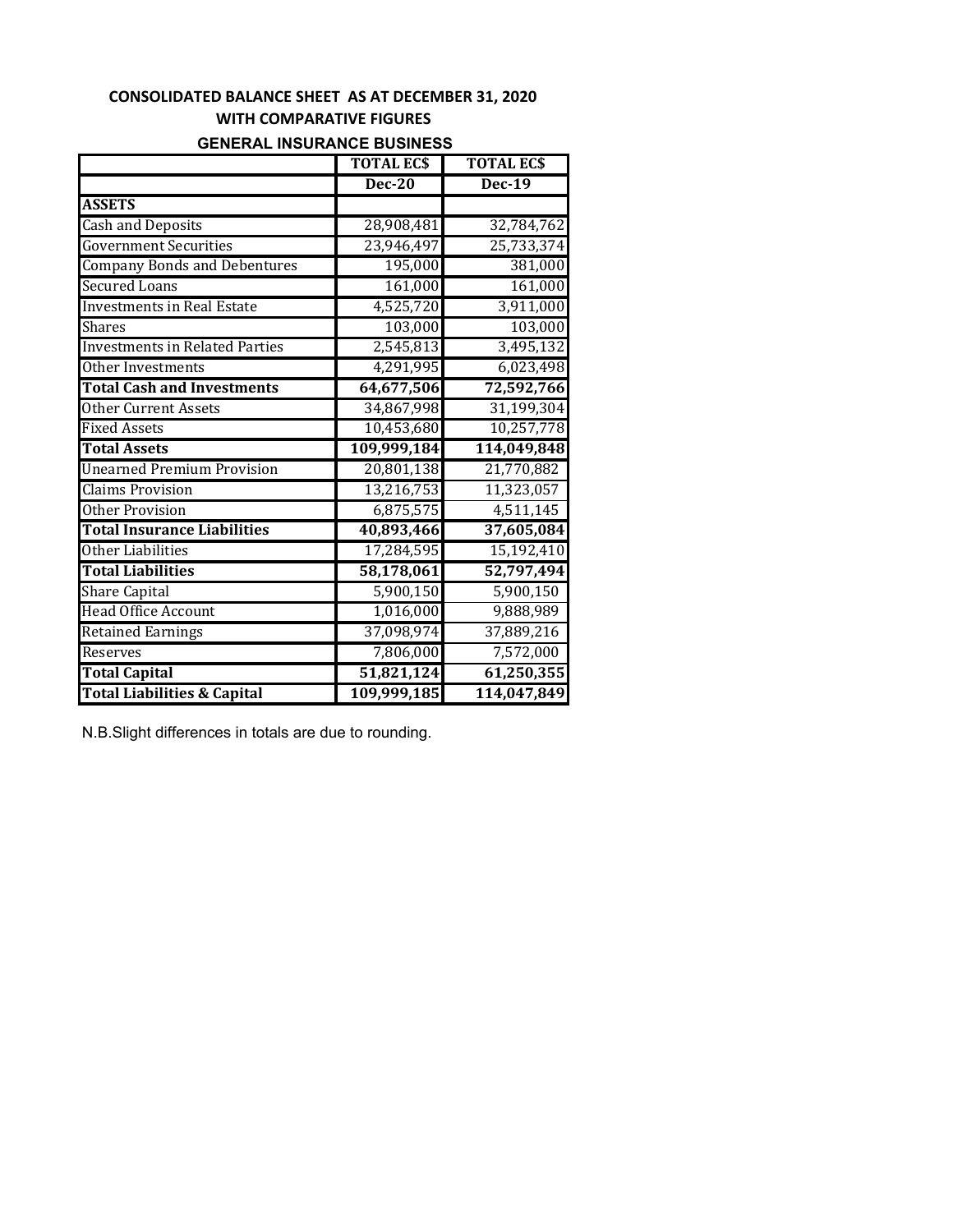### **CONSOLIDATED INCOME STATEMENT AS AT DECEMBER 31, 2020 WITH COMPARATIVE FIGURES GENERAL INSURANCE BUSINESS**

|                                        | <b>TOTAL ECS</b> | <b>TOTAL ECS</b> |
|----------------------------------------|------------------|------------------|
|                                        | <b>Dec-20</b>    | <b>Dec-19</b>    |
| <b>INCOME</b>                          |                  |                  |
| <b>Gross Premuim Written</b>           | 65,748,433       | 63,119,859       |
| Premuims Ceded                         | 37,627,511       | 33,555,714       |
| <b>Net Premuims Written</b>            | 28,120,922       | 29,564,145       |
| Change in unearned premuims            | 640,118          | 1,502,166        |
| <b>Net Premuims Earned</b>             | 28,761,040       | 28,061,979       |
| Claims expense                         | 15,859,170       | 15,231,203       |
| <b>Net Commission Expense</b>          | 1,991,624        | (879, 790)       |
| Management expense                     | 10,044,971       | 8,964,953        |
| <b>Total Underwriting Expenses</b>     | 27,895,765       | 23,316,366       |
| <b>Underwriting Income</b>             | 865,275          | 4,745,613        |
| <b>Investment Income</b>               | 1,300,150        | 1,406,192        |
| <b>Other Revenue</b>                   | 530,909          | 1,048,162        |
| Other Expenses                         | (986, 842)       | (913, 842)       |
| <b>Net Operating Income before Tax</b> | 1,709,492        | 6,286,125        |